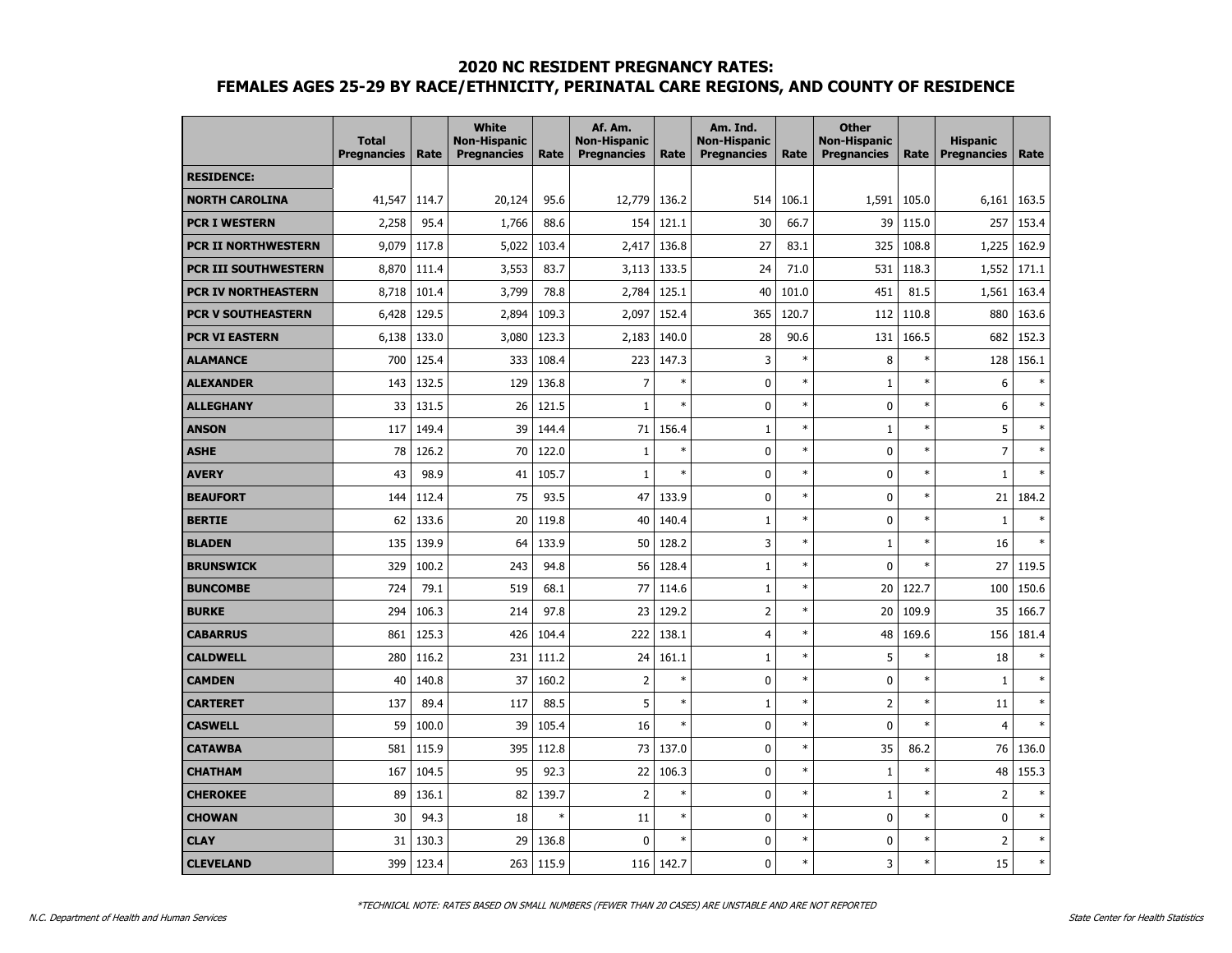|                   | <b>Total</b><br><b>Pregnancies</b> | Rate   | <b>White</b><br><b>Non-Hispanic</b><br><b>Pregnancies</b> | Rate   | Af. Am.<br><b>Non-Hispanic</b><br><b>Pregnancies</b> | Rate   | Am. Ind.<br><b>Non-Hispanic</b><br><b>Pregnancies</b> | Rate   | <b>Other</b><br><b>Non-Hispanic</b><br><b>Pregnancies</b> | Rate   | <b>Hispanic</b><br><b>Pregnancies</b> | Rate   |
|-------------------|------------------------------------|--------|-----------------------------------------------------------|--------|------------------------------------------------------|--------|-------------------------------------------------------|--------|-----------------------------------------------------------|--------|---------------------------------------|--------|
| <b>COLUMBUS</b>   | 185                                | 117.0  | 105                                                       | 116.3  | 62                                                   | 120.6  | 8                                                     | $\ast$ | 0                                                         | $\ast$ | 8                                     | $\ast$ |
| <b>CRAVEN</b>     | 468                                | 143.7  | 295                                                       | 144.7  | 105                                                  | 136.4  | 1                                                     | $\ast$ | 26                                                        | 204.7  | 40                                    | 134.2  |
| <b>CUMBERLAND</b> | 2,143                              | 148.4  | 709                                                       | 124.6  | 979                                                  | 164.1  | 30                                                    | 125.0  | 58                                                        | 111.1  | 324                                   | 160.3  |
| <b>CURRITUCK</b>  | 113                                | 138.0  | 98                                                        | 138.2  | 7                                                    | $\ast$ | $\mathbf 0$                                           | $\ast$ | 0                                                         | $\ast$ | 8                                     | *      |
| <b>DARE</b>       | 99                                 | 114.8  | 87                                                        | 116.6  | $\mathbf{1}$                                         | $\ast$ | 0                                                     | $\ast$ | $\mathbf{1}$                                              | $\ast$ | 10                                    | $\ast$ |
| <b>DAVIDSON</b>   | 590                                | 114.7  | 398                                                       | 104.5  | 96                                                   | 145.9  | $\overline{2}$                                        | $\ast$ | 21                                                        | 124.3  | 69                                    | 142.6  |
| <b>DAVIE</b>      | 121                                | 109.7  | 92                                                        | 104.3  | 12                                                   | $\ast$ | $1\,$                                                 | $\ast$ | $\overline{2}$                                            | $\ast$ | 14                                    | $\ast$ |
| <b>DUPLIN</b>     | 237                                | 141.0  | 99                                                        | 119.9  | 59                                                   | 139.5  | 0                                                     | $\ast$ | $\mathbf{1}$                                              | $\ast$ | 77                                    | 183.8  |
| <b>DURHAM</b>     | 1,353                              | 86.6   | 394                                                       | 53.1   | 586                                                  | 110.7  | $\overline{4}$                                        | $\ast$ | 75                                                        | 63.2   | 284                                   | 172.5  |
| <b>EDGECOMBE</b>  | 238                                | 137.4  | 66                                                        | 133.6  | 156                                                  | 135.8  | 0                                                     | $\ast$ | $\mathbf 0$                                               | $\ast$ | 15                                    | $\ast$ |
| <b>FORSYTH</b>    | 1,588                              | 116.8  | 626                                                       | 88.8   | 611                                                  | 145.4  | $\overline{2}$                                        | $\ast$ | 42                                                        | 102.9  | 291                                   | 155.1  |
| <b>FRANKLIN</b>   | 285                                | 135.8  | 174                                                       | 134.9  | 72                                                   | 124.6  | 0                                                     | $\ast$ | 3                                                         | $\ast$ | 34                                    | 173.5  |
| <b>GASTON</b>     | 943                                | 122.4  | 544                                                       | 105.5  | 253                                                  | 148.8  | $\mathbf{1}$                                          | $\ast$ | 18                                                        | $\ast$ | 119                                   | 188.6  |
| <b>GATES</b>      | 43                                 | 132.3  | 28                                                        | 131.5  | 14                                                   | $\ast$ | 0                                                     | $\ast$ | $\mathbf 0$                                               | $\ast$ | $\mathbf{1}$                          | $\ast$ |
| <b>GRAHAM</b>     | 22                                 | 96.1   | 20                                                        | 102.6  | 1                                                    | $\ast$ | $\mathbf 0$                                           | $\ast$ | $\mathbf 0$                                               | $\ast$ | $1\,$                                 | $\ast$ |
| <b>GRANVILLE</b>  | 244                                | 132.8  | 129                                                       | 127.1  | 89                                                   | 152.9  | $\mathbf 0$                                           | $\ast$ | $\overline{2}$                                            | $\ast$ | 22                                    | 105.3  |
| <b>GREENE</b>     | 73                                 | 136.4  | 33                                                        | 139.2  | 27                                                   | 136.4  | 0                                                     | $\ast$ | $\mathbf 0$                                               | $\ast$ | 13                                    | $\ast$ |
| <b>GUILFORD</b>   | 2,298                              | 117.7  | 666                                                       | 85.4   | 1,170                                                | 134.7  | 11                                                    | $\ast$ | 147                                                       | 114.6  | 274                                   | 166.0  |
| <b>HALIFAX</b>    | 214                                | 151.0  | 68                                                        | 145.9  | 126                                                  | 148.2  | 8                                                     | $\ast$ | $\mathbf{1}$                                              | $\ast$ | 8                                     | $\ast$ |
| <b>HARNETT</b>    | 723                                | 142.2  | 401                                                       | 130.9  | 172                                                  | 155.4  | $\overline{7}$                                        | $\ast$ | 11                                                        | $\ast$ | 129                                   | 172.5  |
| <b>HAYWOOD</b>    | 183                                | 100.4  | 170                                                       | 101.4  | $\mathbf{1}$                                         | $\ast$ | $\mathbf 0$                                           | $\ast$ | $\mathbf{1}$                                              | $\ast$ | 11                                    | $\ast$ |
| <b>HENDERSON</b>  | 297                                | 96.9   | 223                                                       | 90.0   | 16                                                   | $\ast$ | $\mathbf{1}$                                          | $\ast$ | 8                                                         | $\ast$ | 48                                    | 127.3  |
| <b>HERTFORD</b>   | 75                                 | 121.4  | 21                                                        | 128.0  | 48                                                   | 114.6  | 0                                                     | $\ast$ | $\mathbf 0$                                               | $\ast$ | 6                                     | $\ast$ |
| <b>HOKE</b>       | 318                                | 138.3  | 145                                                       | 137.7  | 90                                                   | 132.0  | 20                                                    | 100.0  | 10                                                        | $\ast$ | 51                                    | 157.4  |
| <b>HYDE</b>       | 8                                  | $\ast$ | 5                                                         | $\ast$ | $\overline{2}$                                       | $\ast$ | 0                                                     | $\ast$ | $\mathbf 0$                                               | $\ast$ | $\mathbf{1}$                          | $\ast$ |
| <b>IREDELL</b>    | 660                                | 119.3  | 434                                                       | 109.1  | 125                                                  | 147.8  | 3                                                     | $\ast$ | 25                                                        | 116.8  | 70                                    | 145.2  |
| <b>JACKSON</b>    | 95                                 | 80.0   | 64                                                        | 68.6   | $\mathbf{1}$                                         | $\ast$ | 13                                                    | $\ast$ | $\overline{2}$                                            | $\ast$ | 15                                    | $\ast$ |
| <b>JOHNSTON</b>   | 910                                | 136.0  | 537                                                       | 126.9  | 170                                                  | 134.2  | 5                                                     | $\ast$ | 11                                                        | $\ast$ | 183                                   | 173.8  |
| <b>JONES</b>      | 40                                 | 163.9  | 27                                                        | 174.2  | 12                                                   | $\ast$ | $\mathbf{1}$                                          | $\ast$ | 0                                                         | $\ast$ | $\mathbf 0$                           | $\ast$ |
| <b>LEE</b>        | 297                                | 145.0  | 149                                                       | 138.0  | 72                                                   | 152.5  | $\overline{2}$                                        | $\ast$ | $\overline{4}$                                            | $\ast$ | 69                                    | 151.3  |
| <b>LENOIR</b>     | 254                                | 147.8  | 100                                                       | 135.3  | 122                                                  | 151.0  | $\mathbf{1}$                                          | $\ast$ | $\mathbf{1}$                                              | $\ast$ | 30                                    | 220.6  |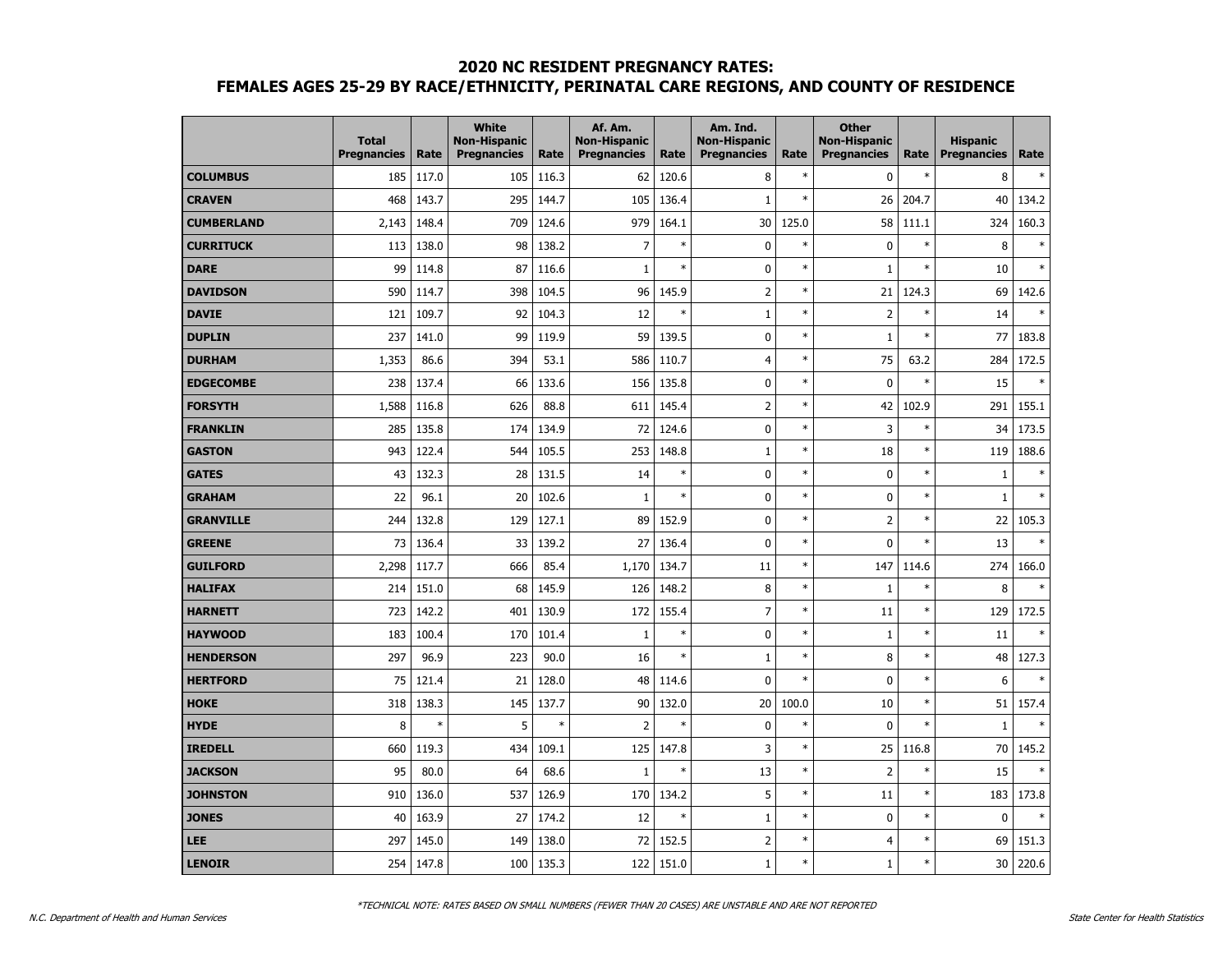|                    | <b>Total</b><br><b>Pregnancies</b> | Rate  | <b>White</b><br><b>Non-Hispanic</b><br><b>Pregnancies</b> | Rate   | Af. Am.<br><b>Non-Hispanic</b><br><b>Pregnancies</b> | Rate   | Am. Ind.<br><b>Non-Hispanic</b><br><b>Pregnancies</b> | Rate   | <b>Other</b><br><b>Non-Hispanic</b><br><b>Pregnancies</b> | Rate   | <b>Hispanic</b><br><b>Pregnancies</b> | Rate   |
|--------------------|------------------------------------|-------|-----------------------------------------------------------|--------|------------------------------------------------------|--------|-------------------------------------------------------|--------|-----------------------------------------------------------|--------|---------------------------------------|--------|
| <b>LINCOLN</b>     | 287                                | 125.0 | 223                                                       | 116.3  | 23                                                   | 142.0  | $\mathbf{1}$                                          | $\ast$ | $\overline{4}$                                            | $\ast$ | 34                                    | 178.0  |
| <b>MCDOWELL</b>    | 132                                | 97.1  | 108                                                       | 90.7   | 3                                                    | $\ast$ | $\mathbf 0$                                           | $\ast$ | $\overline{4}$                                            | $\ast$ | 17                                    | $\ast$ |
| <b>MACON</b>       | 107                                | 120.0 | 76                                                        | 95.0   | 0                                                    | $\ast$ | $\mathbf{1}$                                          | $\ast$ | $\overline{2}$                                            | $\ast$ | 28                                    | 560.0  |
| <b>MADISON</b>     | 51                                 | 90.6  | 51                                                        | 94.4   | 0                                                    | $\ast$ | 0                                                     | $\ast$ | 0                                                         | $\ast$ | 0                                     | $\ast$ |
| <b>MARTIN</b>      | 84                                 | 139.5 | 34                                                        | 109.0  | 41                                                   | 153.6  | 0                                                     | $\ast$ | $\mathbf 0$                                               | $\ast$ | 9                                     | $\ast$ |
| <b>MECKLENBURG</b> | 5,282                              | 103.8 | 1,383                                                     | 59.6   | 2,287                                                | 131.6  | 14                                                    | $\ast$ | 442                                                       | 117.2  | 1,082                                 | 171.0  |
| <b>MITCHELL</b>    | 58                                 | 139.1 | 54                                                        | 144.8  | $\mathbf{0}$                                         | $\ast$ | $\mathbf 0$                                           | $\ast$ | $\mathbf 0$                                               | $\ast$ | $\overline{4}$                        | $\ast$ |
| <b>MONTGOMERY</b>  | 85                                 | 108.4 | 37                                                        | 85.3   | 25                                                   | 141.2  | $\mathbf 0$                                           | $\ast$ | $\overline{2}$                                            | $\ast$ | 21                                    | 134.6  |
| <b>MOORE</b>       | 365                                | 133.7 | 259                                                       | 131.0  | 54                                                   | 121.6  | $\overline{4}$                                        | $\ast$ | 8                                                         | $\ast$ | 37                                    | 151.0  |
| <b>NASH</b>        | 447                                | 144.1 | 155                                                       | 125.2  | 249                                                  | 159.6  | 3                                                     | $\ast$ | $\overline{4}$                                            | $\ast$ | 32                                    | 135.6  |
| <b>NEW HANOVER</b> | 703                                | 86.7  | 410                                                       | 66.2   | 180                                                  | 149.6  | $\overline{4}$                                        | $\ast$ | 10                                                        | $\ast$ | 90                                    | 177.9  |
| <b>NORTHAMPTON</b> | 68                                 | 136.3 | 11                                                        | $\ast$ | 57                                                   | 180.4  | $\mathbf 0$                                           | $\ast$ | $\mathbf 0$                                               | $\ast$ | $\mathbf 0$                           | $\ast$ |
| <b>ONSLOW</b>      | 1,254                              | 149.1 | 801                                                       | 143.7  | 200                                                  | 160.6  | $\overline{7}$                                        | $\ast$ | 52                                                        | 229.1  | 188                                   | 144.7  |
| <b>ORANGE</b>      | 301                                | 60.5  | 143                                                       | 43.8   | 77                                                   | 109.4  | $\mathbf 0$                                           | $\ast$ | 22                                                        | 40.2   | 56                                    | 129.6  |
| <b>PAMLICO</b>     | 33                                 | 122.7 | 25                                                        | 117.9  | 6                                                    | $\ast$ | $\mathbf 0$                                           | $\ast$ | $\mathbf 0$                                               | $\ast$ | $\overline{2}$                        | $\ast$ |
| <b>PASQUOTANK</b>  | 166                                | 128.9 | 100                                                       | 144.1  | 57                                                   | 119.2  | $\mathbf 0$                                           | $\ast$ | $\overline{2}$                                            | $\ast$ | $\overline{7}$                        | $\ast$ |
| <b>PENDER</b>      | 197                                | 121.3 | 148                                                       | 125.1  | 26                                                   | 98.5   | $1\,$                                                 | $\ast$ | $\mathbf{1}$                                              | $\ast$ | 20                                    | 137.9  |
| <b>PERQUIMANS</b>  | 35                                 | 108.4 | 24                                                        | 109.1  | 11                                                   | $\ast$ | $\mathbf 0$                                           | $\ast$ | $\mathbf 0$                                               | $\ast$ | $\pmb{0}$                             | $\ast$ |
| <b>PERSON</b>      | 150                                | 123.4 | 82                                                        | 107.9  | 60                                                   | 157.5  | $\mathbf 0$                                           | $\ast$ | $\mathbf{1}$                                              | $\ast$ | $\overline{7}$                        | $\ast$ |
| PITT               | 768                                | 106.0 | 317                                                       | 86.2   | 353                                                  | 120.3  | 5                                                     | $\ast$ | 21                                                        | 154.4  | 64                                    | 134.5  |
| <b>POLK</b>        | 31                                 | 68.3  | 24                                                        | 61.4   | $\overline{4}$                                       | $\ast$ | $\mathbf 0$                                           | $\ast$ | $\mathbf 0$                                               | $\ast$ | 3                                     |        |
| <b>RANDOLPH</b>    | 527                                | 118.5 | 380                                                       | 111.7  | 38                                                   | 106.7  | $\mathbf{1}$                                          | $\ast$ | 11                                                        | $\ast$ | 94                                    | 165.5  |
| <b>RICHMOND</b>    | 217                                | 148.6 | 90                                                        | 118.3  | 102                                                  | 186.1  | 5                                                     | $\ast$ | $\mathbf{1}$                                              | $\ast$ | 17                                    | $\ast$ |
| <b>ROBESON</b>     | 618                                | 142.9 | 102                                                       | 115.0  | 170                                                  | 157.1  | 255                                                   | 125.2  | $\overline{7}$                                            | $\ast$ | 77                                    | 276.0  |
| <b>ROCKINGHAM</b>  | 349                                | 129.7 | 222                                                       | 119.4  | 90                                                   | 146.1  | $\mathbf 0$                                           | $\ast$ | $\overline{2}$                                            | $\ast$ | 34                                    | 178.0  |
| <b>ROWAN</b>       | 613                                | 134.5 | 382                                                       | 122.3  | 113                                                  | 120.9  | 3                                                     | $\ast$ | 10                                                        | $\ast$ | 105                                   | 242.5  |
| <b>RUTHERFORD</b>  | 243                                | 125.5 | 184                                                       | 115.5  | 41                                                   | 182.2  | $\mathbf{1}$                                          | $\ast$ | $\mathbf{1}$                                              | $\ast$ | 14                                    | $\ast$ |
| <b>SAMPSON</b>     | 266                                | 140.4 | 142                                                       | 155.5  | 55                                                   | 115.1  | 5                                                     | $\ast$ | $\mathsf 2$                                               | $\ast$ | 59                                    | 128.0  |
| <b>SCOTLAND</b>    | 144                                | 135.0 | 39                                                        | 104.3  | 76                                                   | 162.0  | 22                                                    | 118.3  | $\mathbf{1}$                                              | $\ast$ | $\overline{4}$                        | $\ast$ |
| <b>STANLY</b>      | 228                                | 114.6 | 178                                                       | 115.3  | 34                                                   | 120.1  | $\mathbf{1}$                                          | $\ast$ | $\overline{2}$                                            | $\ast$ | 12                                    | $\ast$ |
| <b>STOKES</b>      | 156                                | 122.2 | 142                                                       | 123.4  | 5                                                    | $\ast$ | $\mathbf{0}$                                          | $\ast$ | $\mathbf{0}$                                              | $\ast$ | 9                                     | $\ast$ |